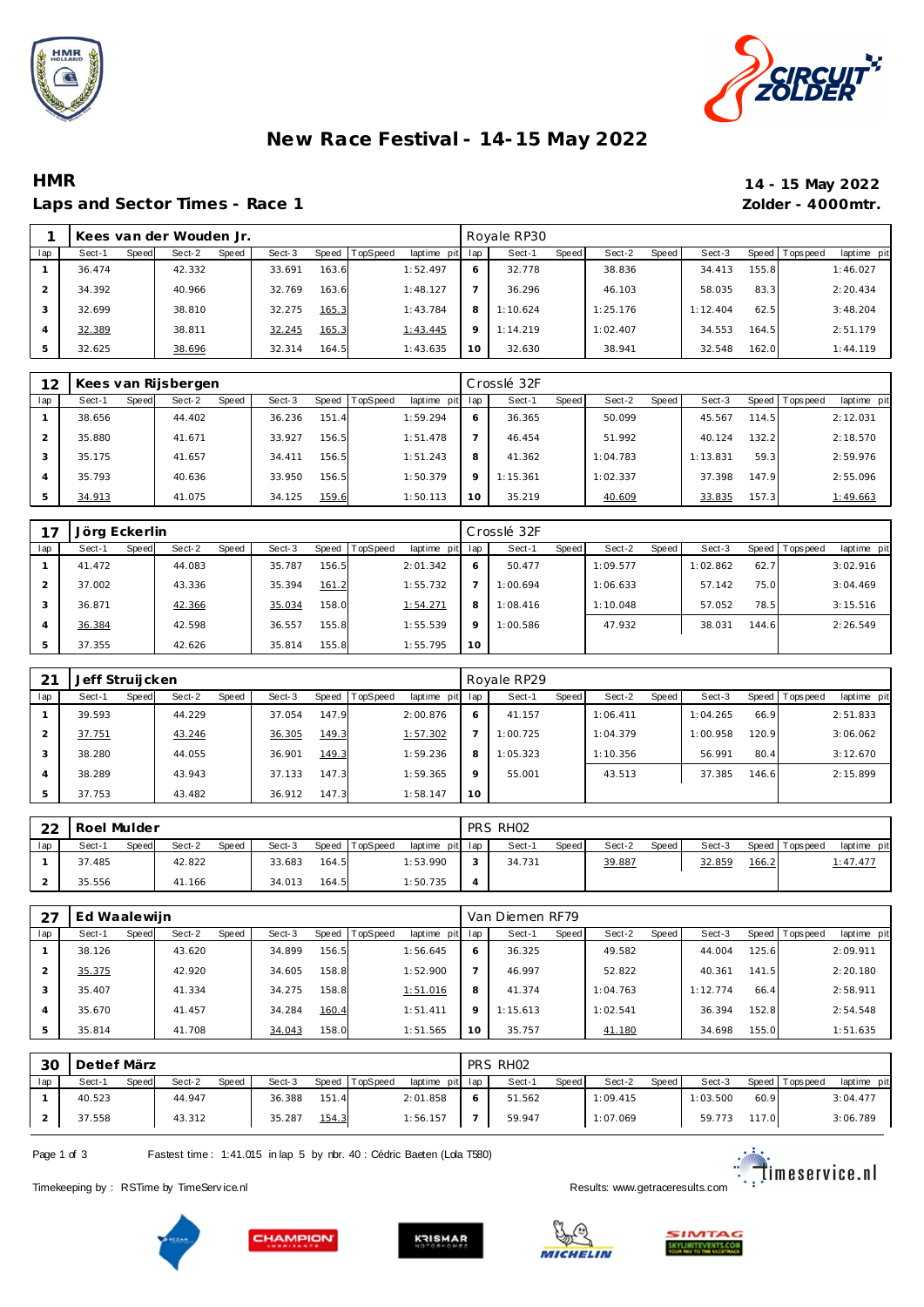



# **New Race Festival - 14-15 May 2022**

### **HMR 14 - 15 May 2022**

### Laps and Sector Times - Race 1 *Zolder - 4000mtr.*

| 36.781 | 42.466 | 154.3<br>34.696 | 1:53.943 |    | 8 1:05.656        | 1:09.883 | 57.229 | 81.6  | 3:12.768 |
|--------|--------|-----------------|----------|----|-------------------|----------|--------|-------|----------|
| 36.810 | 42.415 | 153.6<br>36.747 | 1:55.972 |    | $9 \mid 1:00.183$ | 47.790   | 36.734 | 147.3 | 2:24.707 |
| 37.371 | 42.512 | 152.8<br>35.859 | 1:55.742 | 10 |                   |          |        |       |          |

| 31  | eo Beckers. |       |        |       |        |       |                 |             |              | Royale RP26 |       |          |       |          |       |                 |             |
|-----|-------------|-------|--------|-------|--------|-------|-----------------|-------------|--------------|-------------|-------|----------|-------|----------|-------|-----------------|-------------|
| lap | Sect-1      | Speed | Sect-2 | Speed | Sect-3 | Speed | <b>TopSpeed</b> | laptime pit | lap          | Sect-1      | Speed | Sect-2   | Speed | Sect-3   |       | Speed Tops peed | laptime pit |
|     | 37.407      |       | 42.198 |       | 34.187 | 154.3 |                 | 1:53.792    | <sup>6</sup> | 35.571      |       | 40.694   |       | 37.194   | 157.3 |                 | 1:53.459    |
|     | 36.060      |       | 43.277 |       | 33.888 | 162.0 |                 | 1:53.225    |              | 37.275      |       | 41.089   |       | 37.219   | 103.5 |                 | 1:55.583    |
|     | 34.861      |       | 40.146 |       | 33.743 | 161.2 |                 | 1:48.750    | 8            | 1:10.307    |       | 1:23.980 |       | 1:12.548 | 63.3  |                 | 3:46.835    |
|     | 34.814      |       | 40.052 |       | 34.449 | 159.6 |                 | 1:49.315    | $\circ$      | 1:14.555    |       | 1:03.034 |       | 35.824   | 158.8 |                 | 2:53.413    |
|     | 35.211      |       | 39.788 |       | 34.012 | 160.4 |                 | 1:49.011    | 10           | 35.111      |       | 41.227   |       | 34.706   | 161.2 |                 | 1:51.044    |

| 35  | Michael Rasper |              |        |       |        |           |                 |             |          | Merlyn MK11A |       |          |       |             |       |                |             |
|-----|----------------|--------------|--------|-------|--------|-----------|-----------------|-------------|----------|--------------|-------|----------|-------|-------------|-------|----------------|-------------|
| lap | Sect-1         | <b>Speed</b> | Sect-2 | Speed | Sect-3 | Speed   T | <b>TopSpeed</b> | laptime pit | lap      | Sect-1       | Speed | Sect-2   | Speed | Sect-3      |       | Speed Topspeed | laptime pit |
|     | 37.611         |              | 42.954 |       | 34.163 | 162.0     |                 | 1:54.728    | O        | 36.425       |       | 43.881   |       | 41.755      | 132.2 |                | 2:02.061    |
|     | 35.380         |              | 44.339 |       | 34.120 | 160.4     |                 | 1:53.839    |          | 40.264       |       | 43.752   |       | 37.638      | 144.6 |                | 2:01.654    |
|     | 35.009         |              | 41.666 |       | 34.248 | 161.2     |                 | 1:50.923    | 8        | 51.077       |       | 1:24.579 |       | 1:12.123    | 61.1  |                | 3:27.779    |
|     | 35.752         |              | 41.023 |       | 34.135 | 160.4     |                 | 1:50.910    | $\Omega$ | 1:15.344     |       | 1:03.071 |       | .753<br>34. | 158.8 |                | 2:53.168    |
|     | 34.732         |              | 40.008 |       | 34.069 | 160.4     |                 | 1:48.809    | 10       | 34.517       |       | 41.161   |       | 35.381      | 152.8 |                | 1:51.059    |

| 37             | Johan Baeten |       |        |       |        |       |                |             |         | Royale RP24 |       |          |       |          |       |            |             |
|----------------|--------------|-------|--------|-------|--------|-------|----------------|-------------|---------|-------------|-------|----------|-------|----------|-------|------------|-------------|
| lap            | Sect-1       | Speed | Sect-2 | Speed | Sect-3 |       | Speed TopSpeed | laptime pit | lap     | Sect-1      | Speed | Sect-2   | Speed | Sect-3   | Speed | T ops peed | laptime pit |
|                | 42.424       |       | 45.533 |       | 36.598 | 145.3 |                | 2:04.555    | 6       | 42.101      |       | 1:05.646 |       | 1:04.877 | 60.6  |            | 2:52.624    |
|                | 38.195       |       | 45.444 |       | 36.337 | 151.4 |                | 1:59.976    |         | 1:02.556    |       | 1:02.760 |       | 1:00.475 | 124.6 |            | 3:05.791    |
|                | 37.992       |       | 44.345 |       | 35.597 | 158.0 |                | 1:57.934    | 8       | 1:05.296    |       | 1:10.670 |       | 56.258   | 78.3  |            | 3:12.224    |
| $\overline{4}$ | 37.088       |       | 42.954 |       | 35.320 | 156.5 |                | 1:55.362    | $\circ$ | 1:00.267    |       | 48.709   |       | 36.702   | 162.0 |            | 2:25.678    |
| ь              | 37.322       |       | 45.431 |       | 35.336 | 155.8 |                | 1:58.089    | 10      |             |       |          |       |          |       |            |             |

| AC             | Cédric Baeten |       |        |       |        |       |          |             |              | Lola T580 |       |          |       |          |       |                |             |
|----------------|---------------|-------|--------|-------|--------|-------|----------|-------------|--------------|-----------|-------|----------|-------|----------|-------|----------------|-------------|
| lap            | Sect-1        | Speed | Sect-2 | Speed | Sect-3 | Speed | TopSpeed | laptime pit | lap          | Sect-1    | Speed | Sect-2   | Speed | Sect-3   |       | Speed Topspeed | laptime pit |
|                | 34.874        |       | 39.039 |       | 33.038 | 167.0 |          | 1:46.951    | <sup>6</sup> | 32.222    |       | 37.876   |       | 31.947   | 161.2 |                | 1:42.045    |
|                | 32.707        |       | 37.793 |       | 32.138 | 164.5 |          | 1:42.638    |              | 42.747    |       | 54.247   |       | 1:05.416 | 82.4  |                | 2:42.410    |
| 3              | 32.165        |       | 37.762 |       | 31.872 | 167.9 |          | 1:41.799    | 8            | 1:11.353  |       | 1:25.583 |       | 1:12.409 | 64.7  |                | 3:49.345    |
| $\overline{4}$ | 32.159        |       | 37.911 |       | 31.781 | 167.0 |          | 1:41.851    | $\circ$      | 1:14.153  |       | 1:02.612 |       | 34.833   | 164.5 |                | 2:51.598    |
| 5              | 31.921        |       | 37.565 |       | 31.529 | 167.9 |          | 1:41.015    | 10           | 32.222    |       | 37.903   |       | 32.314   | 165.3 |                | 1:42.439    |

|     | Alan Gape       |                 |        |                   |                 |         | Rovale RP27 |              |        |       |        |       |                 |             |
|-----|-----------------|-----------------|--------|-------------------|-----------------|---------|-------------|--------------|--------|-------|--------|-------|-----------------|-------------|
| lap | Sect-1<br>Speed | Sect-2<br>Speed | Sect-3 | TopSpeed<br>Speed | laptime pit lap |         | Sect-1      | <b>Speed</b> | Sect-2 | Speed | Sect-3 |       | Speed Tops peed | laptime pit |
|     | 37.730          | 43.183          | 34.375 | 162.0             | 1:55.288        |         | 34.763      |              | 41.049 |       | 33.607 | 163.6 |                 | 1:49.419    |
|     | 35.132          | 43.511          | 33.950 | 161.2             | 1:52.593        |         | 33.754      |              | 40.413 |       | 33.654 | 163.6 |                 | 1:47.821    |
|     | 35.062          | 40.835          | 34.587 | 162.0             | 1:50.484        | $\circ$ |             |              |        |       |        |       |                 |             |

| 53  | Erle Minhinnick |       |        |              |        |       |          |             |              | Lola T580 |       |          |       |          |        |                |             |
|-----|-----------------|-------|--------|--------------|--------|-------|----------|-------------|--------------|-----------|-------|----------|-------|----------|--------|----------------|-------------|
| lap | Sect-1          | Speed | Sect-2 | <b>Speed</b> | Sect-3 | Speed | TopSpeed | laptime pit | lap          | Sect-1    | Speed | Sect-2   | Speed | Sect-3   |        | Speed Topspeed | laptime pit |
|     | 37.662          |       | 43.446 |              | 34.687 | 167.0 |          | 1:55.795    | <sub>0</sub> | 1:00.053  |       | 47.416   |       | 39.379   | 129.11 |                | 2:26.848    |
|     | 35.061          |       | 43.521 |              | 34.455 | 168.8 |          | 1:53.037    |              | 45.381    |       | 53.361   |       | 39.514   | 145.3  |                | 2:18.256    |
|     | 34.658          |       | 40.392 |              | 34.249 | 169.6 |          | 1:49.299    | 8            | 40.968    |       | 1:04.579 |       | 1:13.074 | 71.2   |                | 2:58.621    |
|     | 34.130          |       | 40.830 |              | 33.368 | 167.9 |          | 1:48.328    | $\circ$      | 1:15.676  |       | 1:02.078 |       | 36.921   | 164.5  |                | 2:54.675    |

Page 2 of 3 Fastest time: 1:41.015 in lap 5 by rbr. 40 : Cédric Baeten (Lola T580)